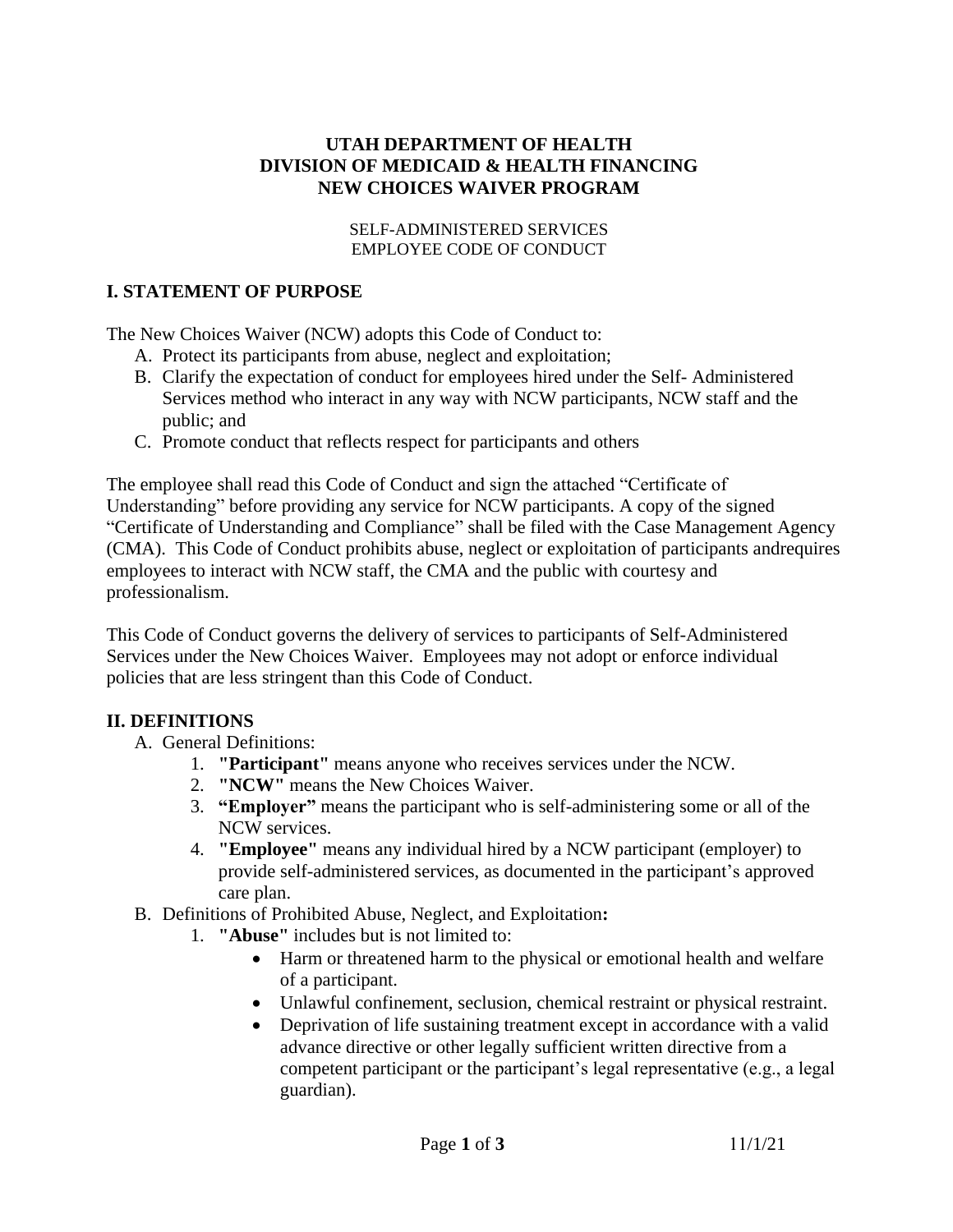- Physical injury, such as a contusion of the skin, laceration, malnutrition, burn, fracture of any bone, subdural hematoma, injury to any internal organ, any injury causing bleeding, or any physical condition which imperils a participant's health or welfare.
- Any type of hitting or corporal punishment.
- Deprivation of life sustaining treatment.
- Threatening, yelling, swearing, ridiculing, isolating or other forms of intimidating behavior.
- Any sexual abuse or sexual exploitation, including but not limited to:
	- o Engaging in sexual intercourse with any participant.
	- o Touching the anus or any part of the genitals or otherwise taking indecent liberties with a participant, with the intent to arouse or gratify the sexual desire of any person.
	- o Employing, using, persuading, inducing, enticing, or coercing a participant to pose in the nude.
	- o Engaging a participant as an observer or participant in sexual acts.
	- o Employing, using, persuading, inducing, enticing or coercing a participant to engage in any sexual or simulated sexual conduct for the purpose of photographing, filming, recording, or displaying in any way the sexual or possessing for the purpose of distribution, or selling material depicting nudity, or engaging in sexual or simulated sexual conduct with a participant.
	- o Committing or attempting to commit acts of sodomy or molestation with a participant.
- 2. **"Neglect"** includes but is not limited to:
	- Denial of sufficient nutrition, clothing, shelter, personal care, or other health care.
	- Failure to provide protection from health and safety hazards.
	- Failure to provide care in a timely manner.
	- Failure to provide adequate participant supervision, including situations where an employee is asleep or ill on the job or is impaired due to the use of alcohol or drugs.
	- Failure to provide care and treatment as prescribed by the Care Plan for the Participant.
- 3. **"Exploitation"** includes but is not limited to:
	- Using a participant's funds, credit, assets or property without the participant's consent or using a participant's property in a way that is contrary to the participant's best interests, such as expending a participant's funds for the benefit of another.
	- Making unjust or improper use of a participant's resources.
	- Accepting a gift in exchange for preferential treatment of a participant or in exchange for services that the individual employee is already obliged to provide to the participant.
	- Using the labor of a participant for personal gain.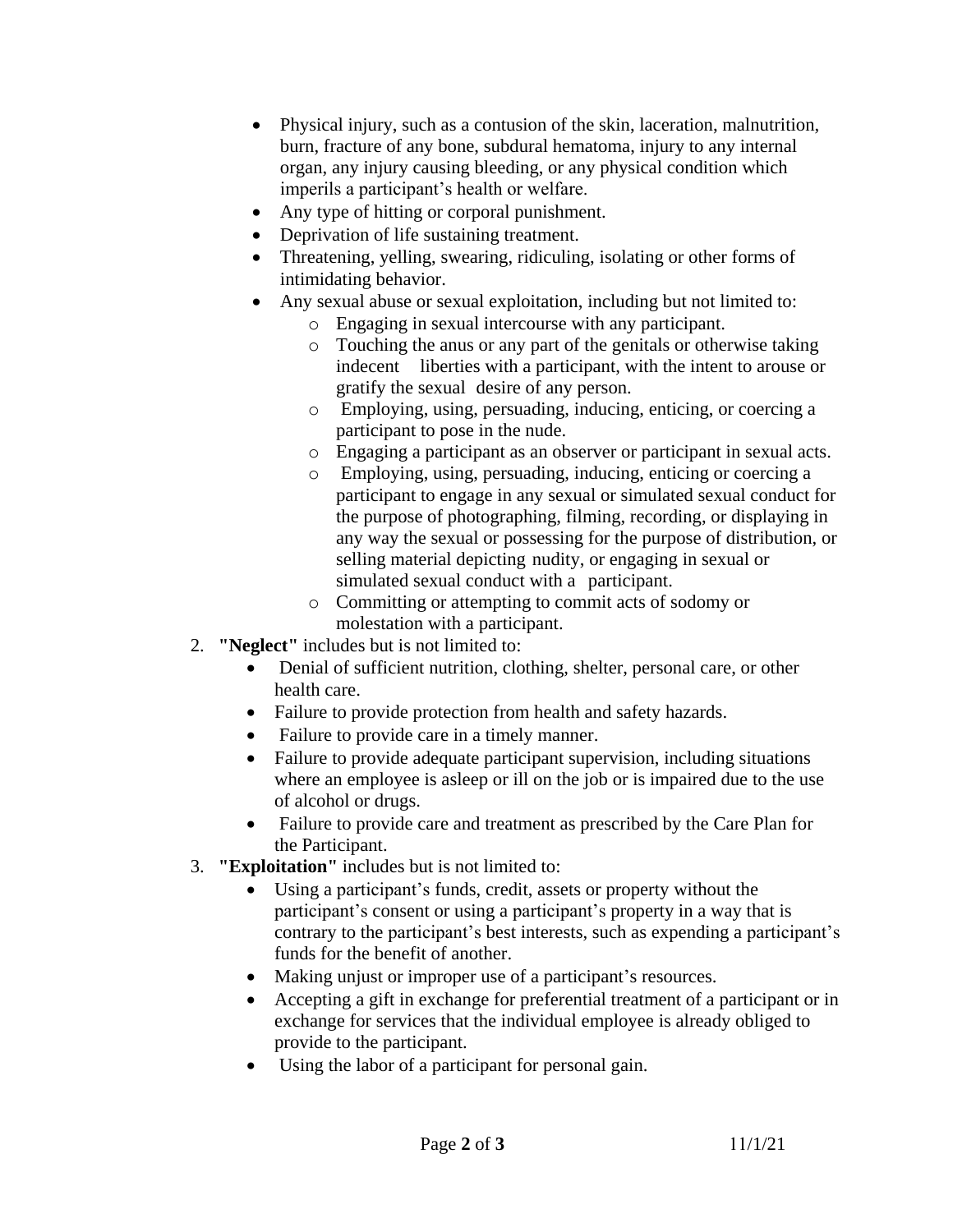# **III. ABUSE, NEGLECT, AND EXPLOITATION ARE PROHIBITED**

Employees shall not abuse, neglect, or exploit participants in any way, whether through acts or omissions or by encouraging others to act or by failing to deter others from acting.

## **IV. EMPLOYEE'S COMPLIANCE WITH CONDUCT REQUIREMENTS IMPOSED BY LAW, CONTRACT OR OTHER POLICIES**

In addition to complying with this Code of Conduct, the employee shall comply with all applicable laws (such as statutes, rules and court decisions) and all policies adopted by the NCW program whose participants the employee serves. If a statute, rule or policy defines abuse, neglect, or exploitation as including conduct that is not expressly included in this Code of Conduct, such conduct shall also constitute a violation of this Code of Conduct. *See e.g.,* Title 62A, Chapter 3 of the Utah Code (definition of adult abuse)

## **V. THE EMPLOYEE'S INTERACTIONS WITH NCW PERSONNEL, CASE MANAGEMENT STAFF AND THE PUBLIC**

In carrying out all duties of employment for a NCW participant, the employee shall conduct him or herself with professionalism and shall treat the employer, case management staff and members of the public courteously and fairly. The employee shall not engage in criminal conduct or in any fraud or other financial misconduct. The employee shall fully disclose any conviction from a criminal offense other than a traffic violation. The employee further agrees to inform the case management agency case manager and the participant of any conviction for a criminal offense that occurs after the date of hire.

# **VI. SANCTIONS FOR NON-COMPLIANCE**

If an employee fails to comply with this Code of Conduct, the State Medicaid Agency may impose appropriate sanctions (such as suspension or disbarment from further authorization to be hired as an employee) and may avail itself of all legal and equitable remedies (such as money damages). In imposing such sanctions and remedies, the State Medicaid Agency shall comply with the Utah Administrative Procedures Act and applicable Medicaid rules. In appropriate circumstances, the State Medicaid Agency or designee shall also report the employee's misconduct to law enforcement, Adult Protective Services and to the employee's participants and their families or representatives. In all cases, the State Medicaid Agency or designee shall also report the employee's misconduct to licensing authorities, if applicable.

# **VII. EMPLOYEE'S DUTY TO HELP NCW PROTECT CLIENTS**

**Duty to Protect Participant's Health and Safety.** If the employee becomes aware that a participant has been subjected to any abuse, neglect or exploitation, the employee's first duty is to protect the participant's health and safety. **Incident reporting will be per NCW Protocol.**